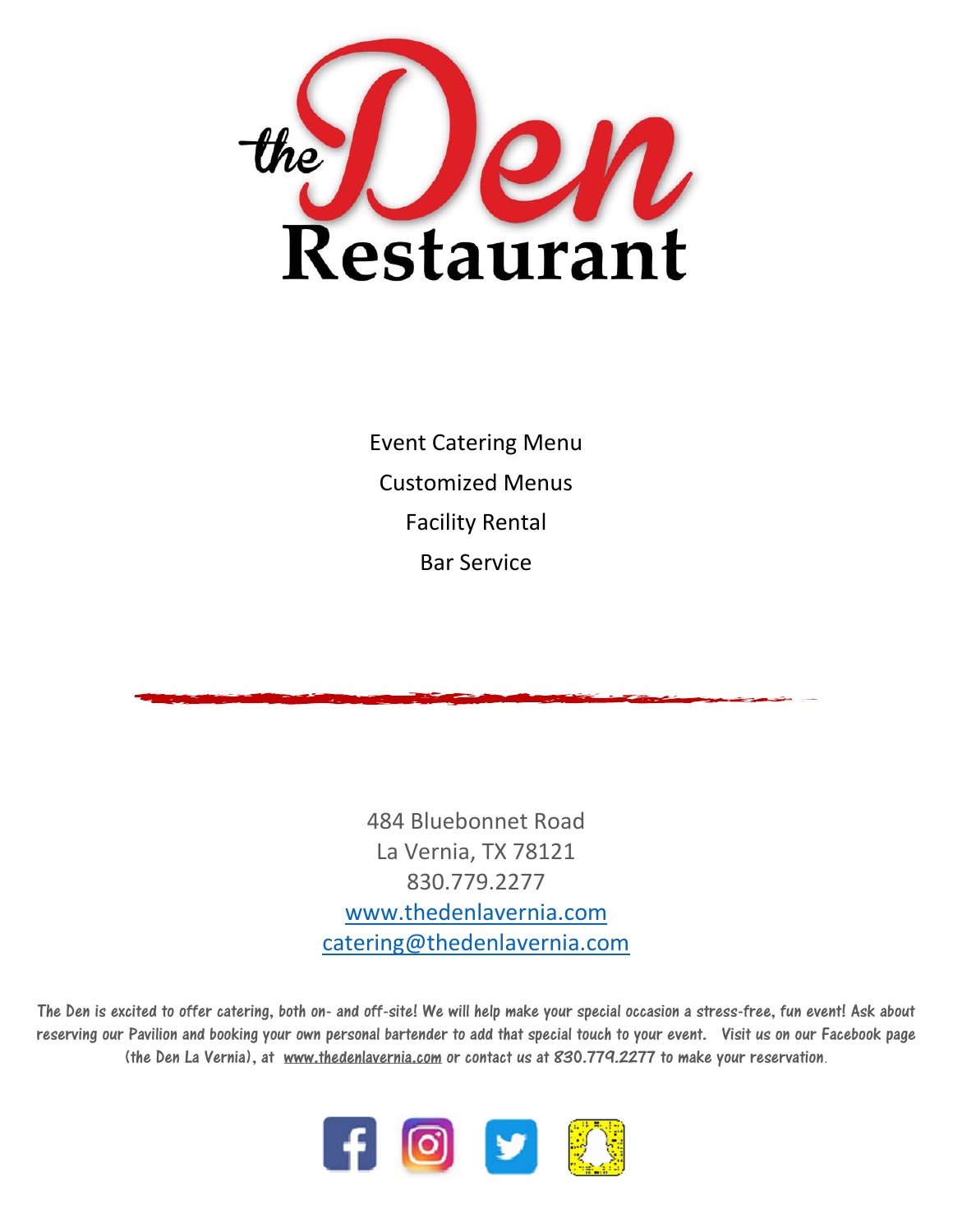# **APPETIZERS**

#### WINGS S.89 EACH

We offer bone-in, boneless, or a combination. Tossed in your choice of buffalo, buffalo xtra hot, sweet Thai chili, Hot BBQ, Cajun dry rub, or garlic parmesan sauce.

SLIDERS \$2.50 EACH

Choose from hamburger, cheeseburger, grilled or fried chicken or buffalo chicken, pulled pork, or any combination.

| <b>CHIPS AND SALSA</b>  | \$25 |
|-------------------------|------|
| Add Queso OR Guacamole  | \$40 |
| Add Queso AND Guacamole | \$55 |

Choose any combination of our flavorful salsa, queso blanco, and hand-made guacamole GF. Served with our fresh tortilla chips.

**Serves approximately 25-30** 

#### COPPERHEAD BITES 645

Bite-sized juicy chicken tenders and sliced jalapeños, wrapped in bacon and tossed in Hot BBQ sauce for a sweet and spicy kick.

**40 per order (serves approximately 15-20)**

### MOZZARELLA STICKS \$30

Herb-crusted breaded mozzarella, with a golden crispy outside and a gooey cheesy inside.

**Serves approximately 10-15**

### FRENCH FRIES \$21

Our delightfully seasoned curly fries.

**Serves approximately 10-15**

### KETTLE CHIPS **\$21**

Our crispy skin-on house potato chips. **Serves approximately 10-15**

### SWEET POTATO FRIES 615

Our sweet potato waffle fries provide a tasty alternative to curly fries.

**Serves approximately 7-10**

#### FRUIT

### LARGE \$45 | MEDIUM \$35 | SMALL \$25

An offering of the freshest in-season fruit. **Large (serves approximately 30-40) Medium (serves approximately 20-25) Small (serves approximately 15-20)**

### **VEGGIES**

### LARGE \$45 | MEDIUM \$35 | SMALL \$25

A colorful assortment of the freshest in-season vegetables.

**Large (serves approximately 30-40) Medium (serves approximately 20-25) Small (serves approximately 15-20)**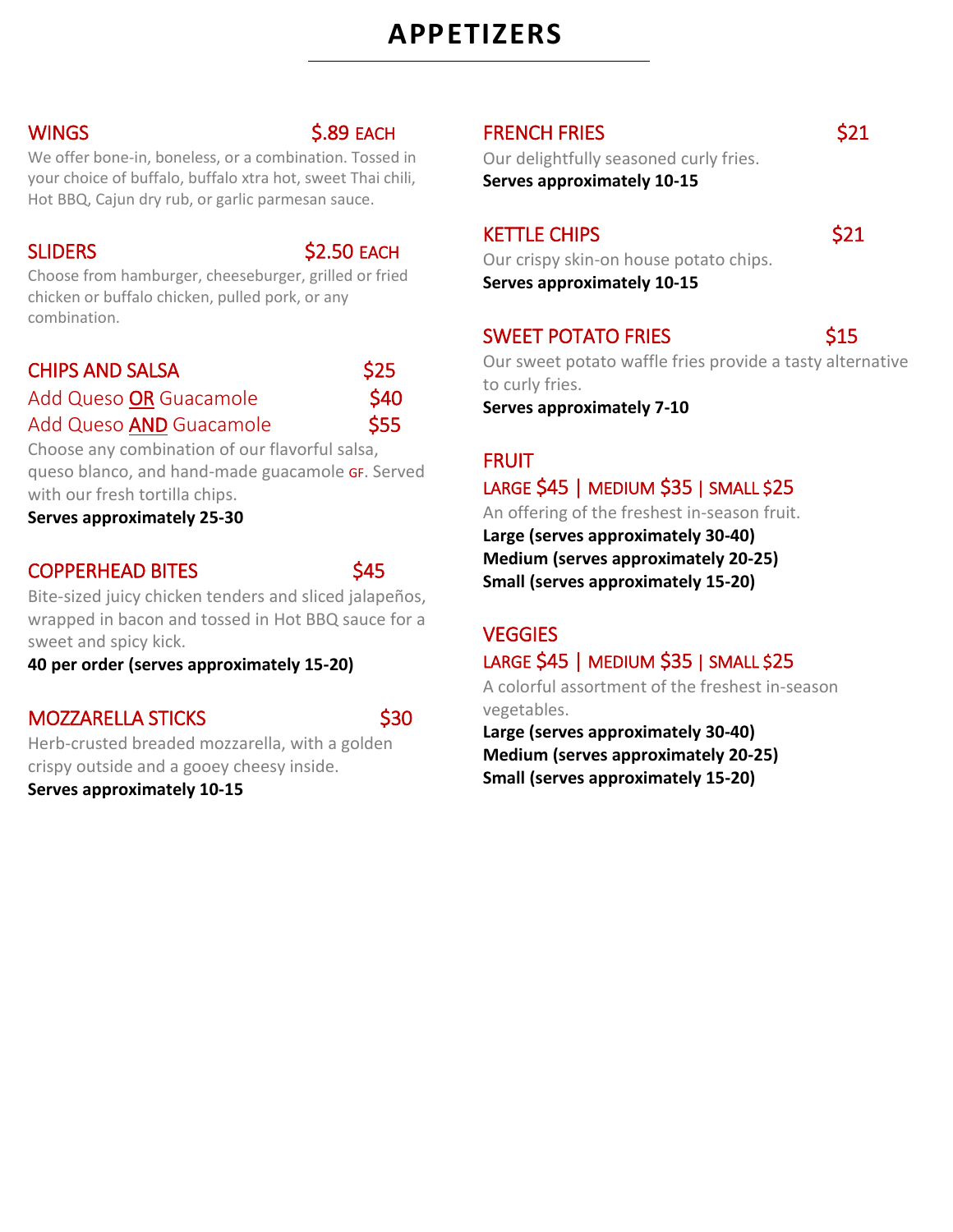# **Buffets | Bars | Stations**

PRICED PER PERSON

#### BREAKFAST BUFFET \$7

A good home-style breakfast that includes scrambled eggs, pancakes, bacon or sausage, and toast.

### PASTRY STATION 57

Your choice: a trio of our fresh pastries made in house: sausage kolaches, jalapeño cheese sausage kolaches, cinnamon rolls, or croissants.

#### BISCUIT BAR \$7

Our rich buttery biscuits provide the perfect foundation for sausage gravy, 2 ounce fried chicken tenders, bacon, or sliced cheeses paired with a variety of jams, honey and syrup.

### PANCAKE BAR \$4

An assortment to delight all your guests! Choose between our pineapple upside down, cinnamon roll, or toppings like fresh berries, bananas, nuts, chocolate chips, apples, and peaches pancakes, paired with maple syrup or fruit sauces.

### BAKED POTATO BAR \$9

Load up meal-sized baked potatoes with traditional fixin's like sour cream, home-made bacon pieces, cheeses, and chives, or go a step further and add a layer of grilled shrimp, chili, pulled pork, or shaved sirloin.

### SOFT TACO OR NACHO BAR
SOFT TACO OR NACHO BAR
SIO

Build tacos or nachos just the way you like them with toppings like our queso blanco, chopped tomatoes, salsa, jalapeños, sour cream, chopped onion, lettuce, and cilantro. With a choice of chili, pulled pork, grilled shrimp, or chicken.

### FAJITA BUFFET

#### Chicken \$12 Chicken and steak \$14

Fill warm flour tortillas with a medley of savory grilled chicken or steak, onions and green peppers, then top with sour cream, salsa, guacamole and lime. Served with Spanish rice and our delicious house pinto beans.

#### BURGER BAR \$11

A crowd-pleaser for any occasion. Start with fresh grilled beef, chicken, or black bean patty on sourdough bun, then personalize with cheese, pickles, lettuce, tomato, onion, bacon, avocado, and an assortment of our chef's specialty sauces like Sriracha mayo or lemon garlic aioli. Served with curly fries.

### SLIDER BAR \$7

Your choice of hamburger, cheeseburger, pulled pork, or 2 ounce chicken or buffalo chicken tenders, grilled or fried, served on miniature buns with pickles, lettuce, tomato, and onion. Served with curly fries.

#### SLIDERS & WINGS BAR \$9

Something for everyone! Bone-in or boneless wings plus your choice of hamburger, cheeseburger, pulled pork, or 2 ounce chicken or buffalo tenders, grilled or fried, served on miniature buns with pickles, lettuce, onion, and tomato.

### FRITO PIE BAR \$8

Fill a bowl with our hearty chili and make it to your own taste with sour cream, shredded cheese, chives, jalapeños, diced onion, Fritos, corn bread, or crackers.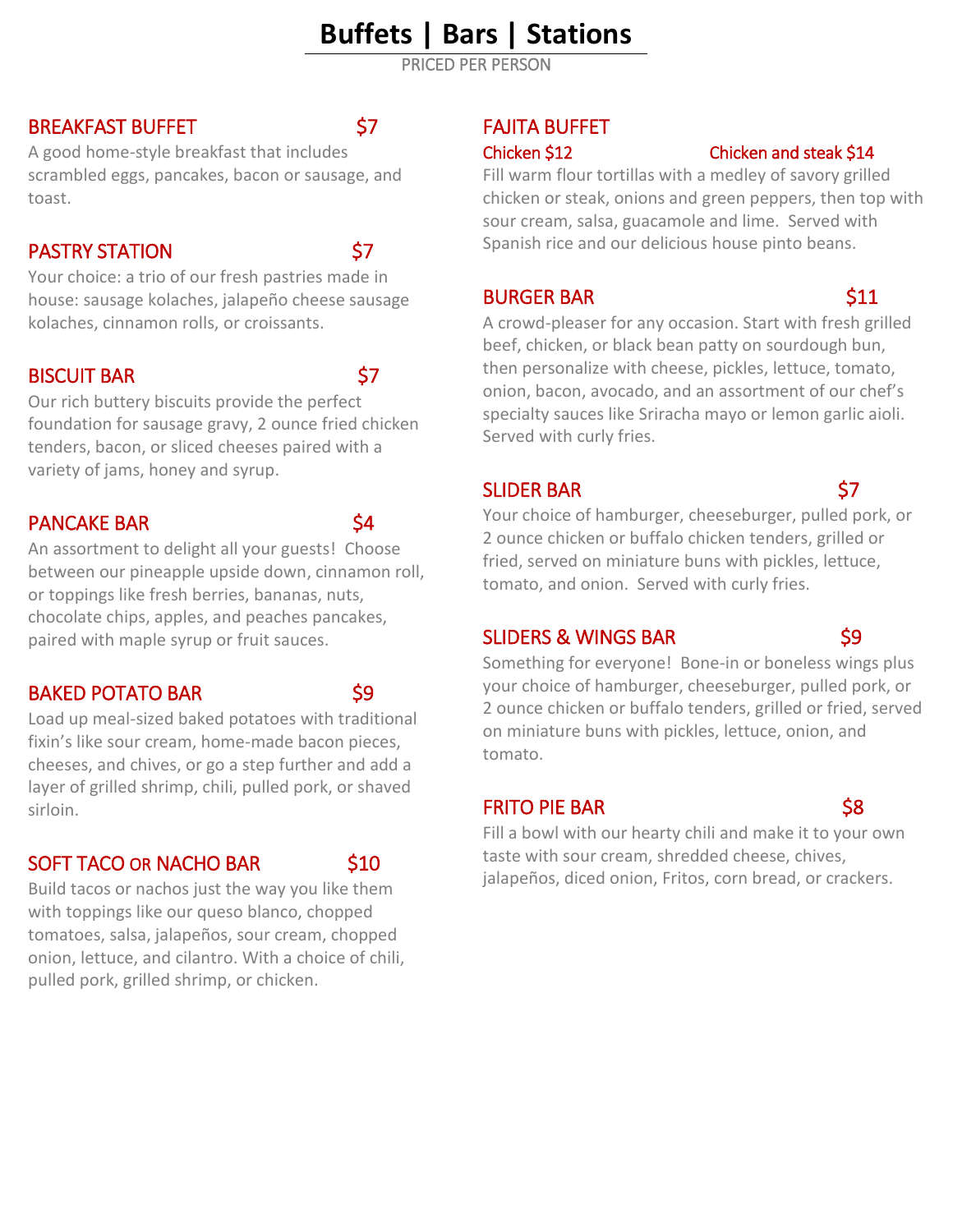# **Entrees**

PRICED PER PERSON

#### MUSHROOM CHOPPED STEAK \$10

Chopped steak topped with grilled mushrooms, onions, and our savory brown gravy. Served with garlic mashed potatoes and green beans with bacon.

#### QUESO CHOPPED STEAK \$10

Chopped steak topped with grilled onions, jalapeños, tomatoes, and queso gravy. Served with garlic mashed potatoes and green beans with bacon.

#### LASAGNA \$10

A flavorful combination of beef and pork, special homemade sauce, and blend of Italian cheeses layered into sheets of pasta. Served with Caesar or garden salad and fresh garlic bread.

#### **FRIED PORK RIBEYE** \$12

Thick Cut Boneless Pork Ribeye breaded and deep fried topped with brown gravy. Served with a garden salad and garlic mashed potatoes.

#### BLACKENED TILAPIA **\$11**

Grilled Tilapia seasoned with Cajun Spice, Siracha Aioli. Served with garden salad and veggie medley.

### **FOR THE KIDS**

#### DINO NUGGETS S42

Fried chicken tenders in fun animal shapes. **60 per order (serves approximately 15-20)**

### CHICKEN STRIPS \$42

Fried chicken tenders. **30 per order (serves approximately 15**

### MINI CORN DOGS \$52

Bite-sized hot dogs battered and fried to a crispy golden brown.

### **120 per order (serves approximately 20-30)**

## CHICKEN OR SHRIMP ALFREDO \$13

Fettucine al dente, rich creamy Alfredo sauce, and your choice of grilled chicken or shrimp. Served with Caesar salad and garlic.

### GRILLED CHICKEN RANCHERO \$11

Tender chicken breast topped with grilled onions, tomatoes, and Monterrey Jack cheese. Served with a garden salad and garlic mashed potatoes.

### CHICKEN PARMESAN \$11

Breaded chicken breast on a bed of pasta, covered in zesty marinara sauce, Monterrey Jack, and Parmesan cheeses. Served with Caesar salad and garlic bread.

#### CHICKEN MARSALA \$12

Breaded chicken breast, covered in a marsala wine, lemon, butter, capers sauce. Served with Angel Hair Pasta, House salad and garlic bread.